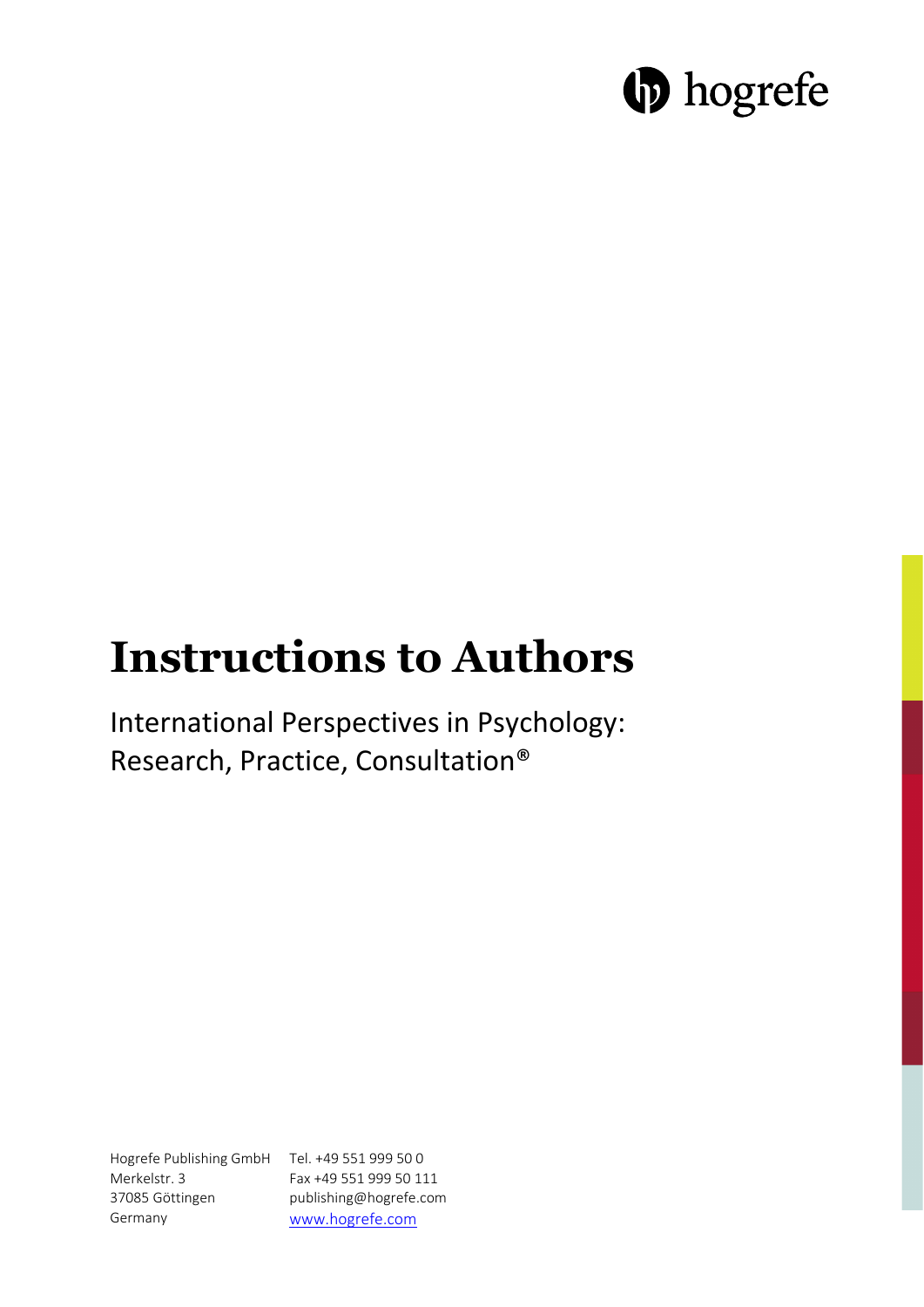## **Aims and Scope of** *International Perspectives in Psychology*

*International Perspectives in Psychology*® is committed to publishing research that examines human behavior and experiences around the globe from a psychological perspective. It publishes intervention strategies that use psychological science to improve the lives of people around the world.

The journal promotes the use of psychological science that is contextually informed, culturally inclusive, and dedicated to serving the public interest. The world's problems are imbedded in economic, environmental, political, and social contexts. *International Perspectives in Psychology*® incorporates empirical findings from education, medicine, political science, public health, psychology, sociology, gender and ethnic studies, and related disciplines.

Consistent with Division 52's core mission, vision, and values, *International Perspectives in Psychology*® encourages authors who are submitting papers for peer review to work internationally and collaboratively, for example by including authors from more than one country, and especially from outside the US.

#### *International Perspectives in Psychology®* **publishes the following types of articles**

Articles, Policy Briefs

Articles refer to papers that are in line with the goals mentioned above. They may normally not exceed 5,000 words, including abstract, impact statement, text, references, notes, appendices, as well as figures and tables.

Policy Briefs are a vehicle for cogent evidence-based advice on a policy issue in this call. They are typically derived from a research report or reports already published in a peer‐reviewed outlet, but which makes a unique contribution by speaking directly to evidence-informed policy and written to include a non‐specialized audience. For details, download How to write a policy brief (PDF, 589KB) from the International Development Research Centre. Policy briefs will be peer reviewed, and should include:

- No more than 1,500 words (including any table and/or figure)
- Executive Summary (Abstract)
- Introduction (without heading, as in APA format)
- Approach (Method)
- Results
- Conclusion (Implications, Recommendations)
- No more than four references
- Footnotes highlighting key points are permitted but not required

#### **Manuscript Preparation**

Manuscripts should be prepared according to the *Publication Manual of the American Psychological Association* (7th ed.). In particular, statistical and mathematical copy should conform to the Publication Manual, as well as the references. Please note that all journal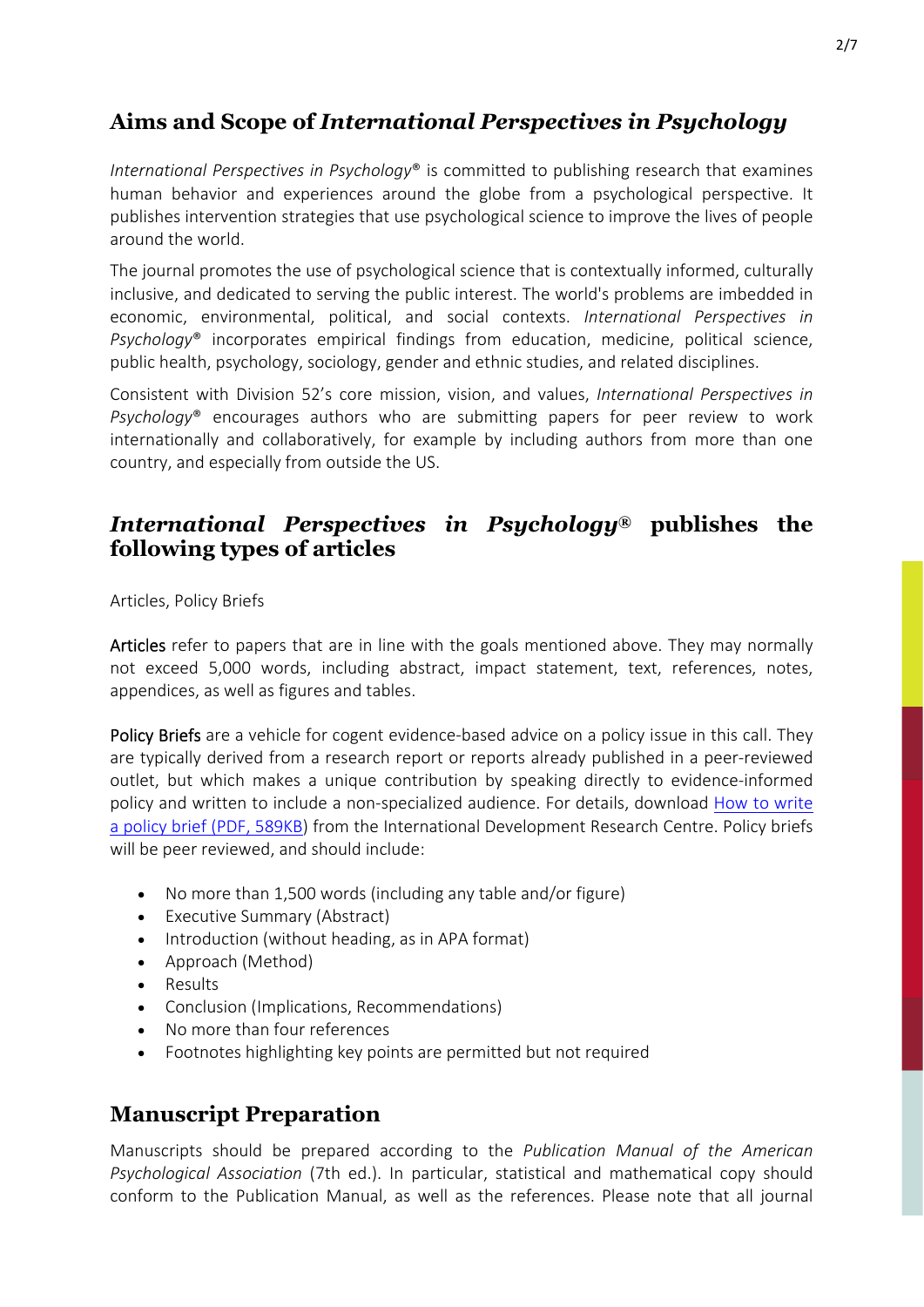articles in the reference list should be provided together with their DOIs (Digital Object Identifier).

We are acutely aware that there is no one standard definition, nor measurement criteria, for Socioeconomic Status (SES), social class, income, or other economic indicators. In fact, these indices are often not well measured, constrained to variables of convenience in large sample data sets, or that are otherwise difficult to capture due to such factors as privacy concerns. Nonetheless, it is critical that researchers acknowledge their importance and report any available SES demographic characteristics in their manuscript submissions.

All contributions must be in English. It is recommended that authors who are not native speakers of English have their manuscripts checked by a native-speaker colleague before submission.

#### **Title Page**

The title page should be submitted as a separate document and, in addition to the title, should contain the name and complete address of the corresponding author and names and affiliations of all authors, and the author note (including acknowledgments, disclosures, and funding sources). If applicable, please explain the relevance of supplementary material.

#### **Abstract and Keywords**

All manuscripts must include an abstract containing a maximum of 250 words typed on a separate page. After the abstract, please supply up to five keywords or brief phrases.

#### **Implications for Impact**

Please include a short statement of 1–3 sentences written in plain English for the educated public at the beginning of the manuscript. This text should summarize the article's findings and why they are important to helping to meet one or more of the 2016–2030 United Nations Sustainable Development Goals (or SDGs). These SDGs reflect and translate the responsive, interdisciplinary goals and ethos of the journal into the world's most comprehensive and influential framework for international development.

This new article feature allows authors greater control over how their work will be interpreted by and impact key audiences globally and locally — including practitioners, policy makers, news media, and members of the public. Please refer to Guidance for Translational Abstracts and Public Significance Statements to help you write this text.

#### **Figures and Tables**

Figures and tables should be numbered using Arabic numerals. The number of figures and tables should be kept to a minimum and only be included to facilitate understanding of the text. The same information should not appear in both a figure and a table. Each table and figure must be cited in the text and should be accompanied by a legend. Please note that online submission via the Editorial Manager allows text, figures, and tables to be submitted as separate files. Figures must be supplied in a form suitable for reproduction: preferably highresolution bitmaps (e.g., jpg, 300 dpi) or as vector graphics files. Figures will normally be reproduced in black and white only. While it is possible to reproduce color illustrations, authors are reminded that they will be invoiced for the extra costs involved.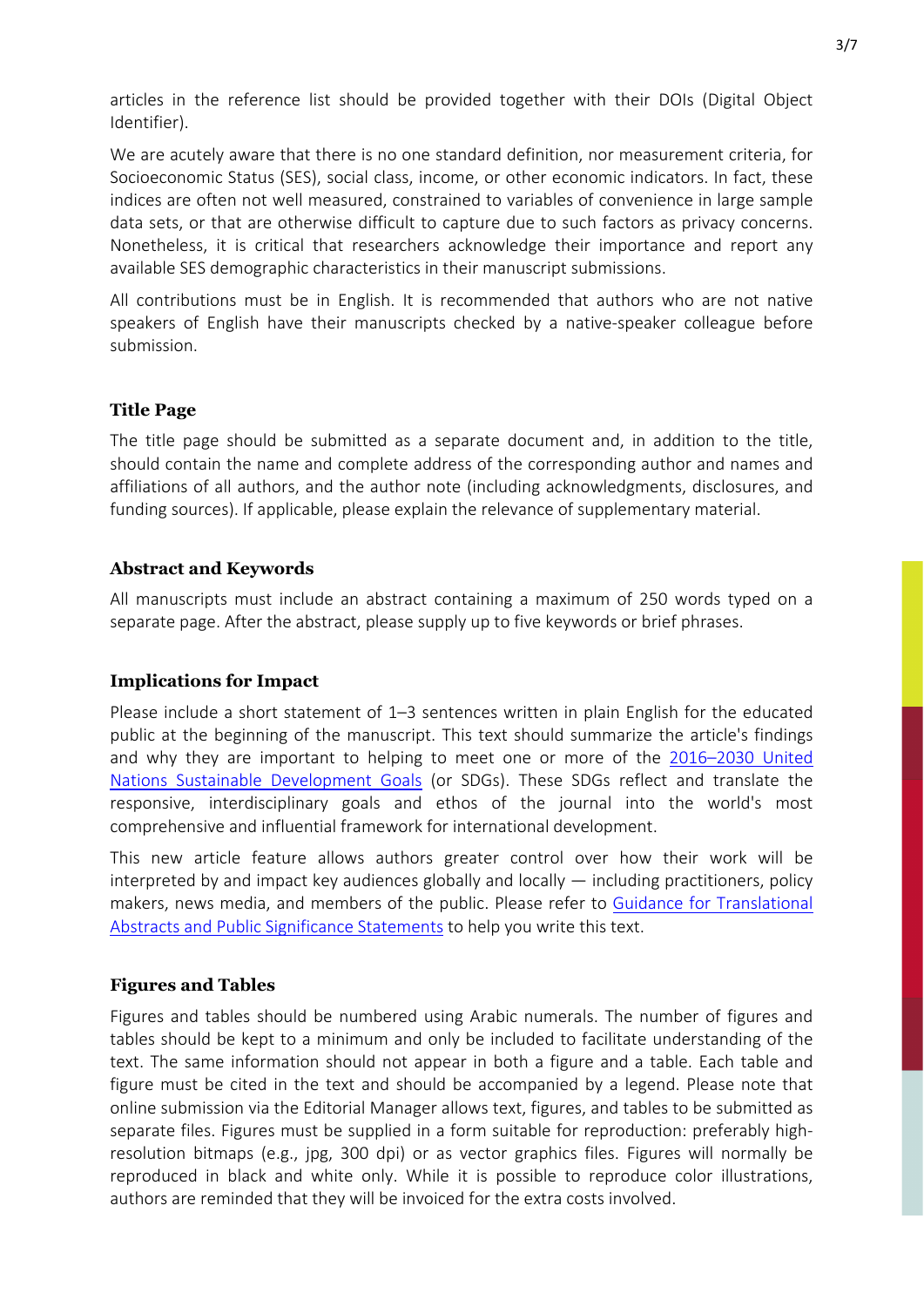An allowance for any tables and figures should be included in the totals depending on their size. A typical table or figure takes up a quarter, half, or full page. Each quarter page in the manuscript equals about 200 words per quarter print page.

#### **Display Equations**

We strongly encourage you to use MathType (third-party software) or Equation Editor 3.0 (built into pre‐2007 versions of Word) to construct your equations, rather than the equation support that is built into Word 2007 and Word 2010. Equations composed with the built‐in Word 2007/Word 2010 equation support are converted to low-resolution graphics when they enter the production process and must be rekeyed by the typesetter, which may introduce errors.

To construct your equations with MathType or Equation Editor 3.0:

- Go to the Text section of the Insert tab and select Object.
- Select MathType or Equation Editor 3.0 in the drop-down menu.

If you have an equation that has already been produced using Microsoft Word 2007 or 2010 and you have access to the full version of MathType 6.5 or later, you can convert this equation to MathType by clicking on MathType Insert Equation. Copy the equation from Microsoft Word and paste it into the MathType box. Verify that your equation is correct, click File, and then click Update. Your equation has now been inserted into your Word file as a MathType Equation.

Use Equation Editor 3.0 or MathType only for equations or for formulas that cannot be produced as Word text using the Times or Symbol font.

## **Manuscript Submission**

Submissions are only accepted online at https://www.editorialmanager.com/ips. Submissions may include electronic supplementary material (ESM) if this is strictly necessary. ESM should only be used if there are items that are not essential for inclusion in the full text but would nevertheless benefit the reader. Please follow the online instructions for submission. Please direct any technical queries regarding the submission through Editorial Manager to production@hogrefe.com

*International Perspectives in Psychology*® is now using a software system to screen submitted content for similarity with other published content. The system compares each submitted manuscript against a database of 25+ million scholarly publications, as well as content appearing on the open web.

This allows IPP to check submissions for potential overlap with material previously published in scholarly journals (e.g., lifted or republished material).

A similarity report will be generated by the system and provided to the *International Perspectives in Psychology*® Editorial office for review immediately upon submission.

## **Publication Ethics**

The journal and its editors adhere to, and expect its authors to adhere to, the Committee on Publication Ethics (COPE) standards (https://publicationethics.org).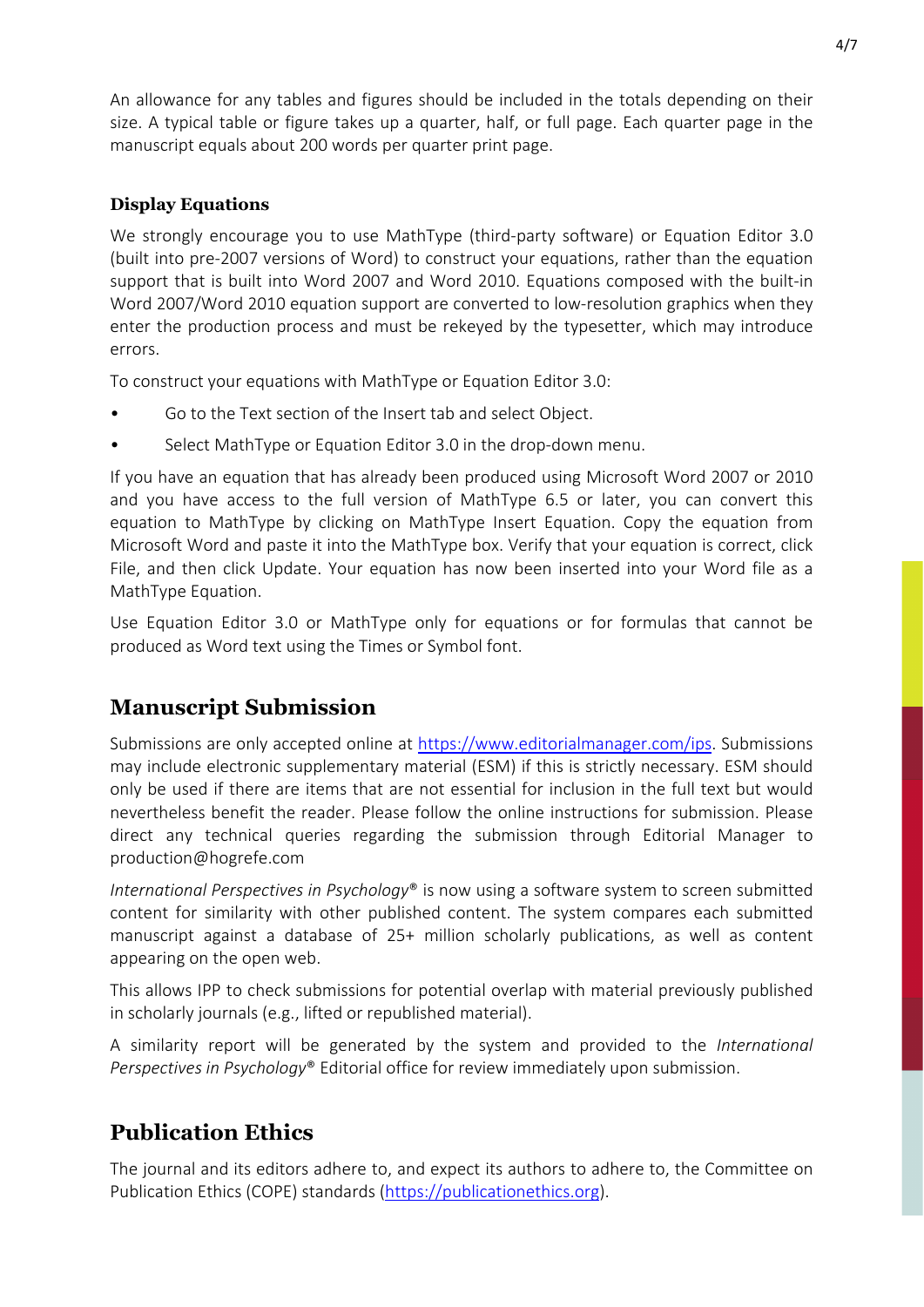## **Electronic Supplementary Material**

Please note that it is possible to submit electronic supplementary material (ESM). This material will not be printed and should only be submitted if this is strictly necessary. ESM is not included in the word count.

Electronic supplementary material (ESM) contains additional items that are not essential for inclusion in the full text but would nevertheless benefit the reader. Being electronic, ESM can also include items that cannot, at this time, be produced in print form. ESM will be published online as received from the author(s) without any conversion, testing, or reformatting. They will not be checked for typographical errors or functionality. The responsibility for the content and functionality remains entirely with the author(s).

Hogrefe Publishing does not provide technical support for the creation or viewing of the supplementary files. If necessary, authors should seek the assistance of their local IT department. Like the manuscript, ESM should be original and not previously published. If previously published, it must be submitted with the necessary permissions. Note that the ESM files, just like the article itself, are permanent records and may not be altered once they have been published online.

#### **Submission**

ESM files will be subjected to peer review along with the article itself. The number of ESM files you submit should be limited to 5. The file size should be kept as small as possible, not exceeding 10 MB in total. All file formats are accepted with the exception of executable files (e.g., .exe, .com, or .msi). Commonly used file formats that are accessible by most readers are preferred. Following the online instructions, submit the ESM files in a single zip file separate from the other files that are part of your submission.

#### **Citation in Manuscript**

All ESM files must be referred to with intext citations (as for tables, figures, and appendices) and should be numbered in the order in which they are cited in the text.

Follow the example:

– For more information, listen to the audio file in Electronic Supplementary Material 1. or:

– (listen to the audio file in Electronic Supplementary Material 1) or:

– (the audio file is provided in Electronic Supplementary Material 1)

If appropriate, you may combine several ESM elements into a single file. For example:

– See Tables 1–3 in Electronic Supplementary Material 1.

Include a section headed ''Electronic Supplementary Material'' at the end of your article before the reference section. List all files in the order in which they are cited in the text. Provide a title for each ESM file along with the file name. Optionally, you may also provide a short description for each file (max. 20 words). Follow the example:

– ESM 1. Audio file (utterancesparticipants.mp3). (= title and file name)

This audio file contains utterances of the study participants. (= description of file)

– ESM 1. Tables 1–3 (tables1–3.xlsx). (= title and file name)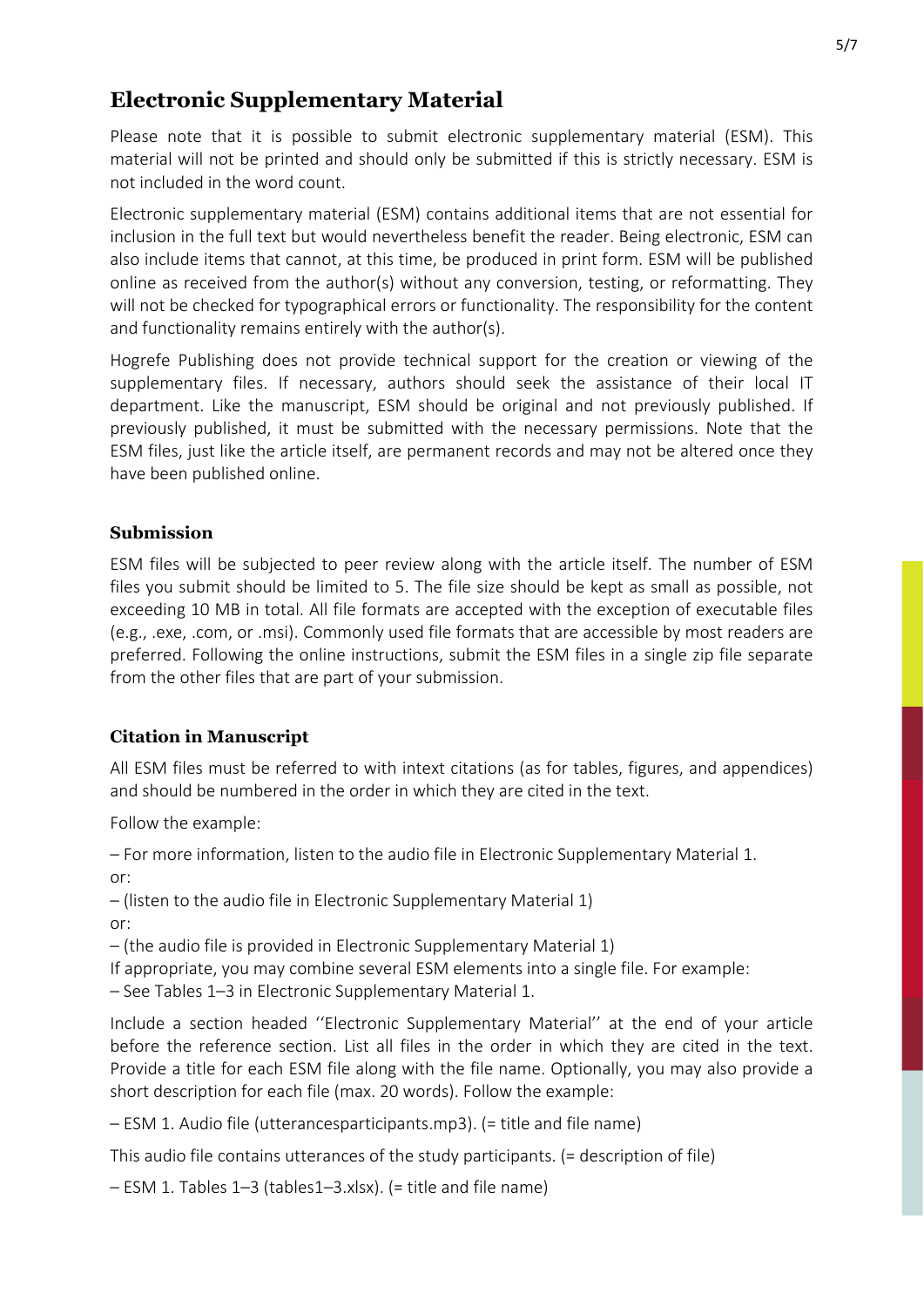The tables show additional *p*-values, weather variables, and demographic characteristics. (= description of file)

Make sure that the file names listed here match the names of the submitted files. Please note that only the title and the description will appear in the article; the file name will not. It is for reference purposes only.

## **Proofs**

PDF proofs will be sent to the corresponding author. Changes of content or stylistic changes may only be made in exceptional cases in the proofs. Corrections that exceed 5% of the typesetting costs may be invoiced to the authors.

## **Offprints**

The corresponding author of each accepted paper will receive free online access to the published version of the paper when it is first released online. The author may download the PDF of the published version of record. It is provided for the author's personal use, including for sharing with coauthors (see also ''Guidelines on sharing and use of articles in Hogrefe journals'' on the journal's web page at www.hgf.io/ipp).

#### **Copyright Agreement**

By submitting an article, the author confirms and guarantees on behalf of themselves and any co‐authors that the manuscript has not been submitted or published elsewhere, and that they hold all copyright in and titles to the submitted contribution, including any figures, photographs, line drawings, plans, maps, sketches, and tables, and that the article and its contents do not infringe in any way on the rights of third parties. The author indemnifies and holds harmless the publisher from any third-party claims.

The author agrees, upon acceptance of the article for publication, to transfer to the publisher the exclusive right to reproduce and distribute the article and its contents, both physically and in nonphysical, electronic, or other form, in the journal to which it has been submitted and in other independent publications, with no limitations on the number of copies or on the form or the extent of distribution. These rights are transferred for the duration of copyright as defined by international law. Furthermore, the author transfers to the publisher the following exclusive rights to the article and its contents:

- 1. The rights to produce advance copies, reprints, or offprints of the article, in full or in part, to undertake or allow translations into other languages, to distribute other forms or modified versions of the article, and to produce and distribute summaries or abstracts.
- 2. The rights to microfilm and microfiche editions or similar, to the use of the article and its contents in videotext, teletext, and similar systems, to recordings or reproduction using other media, digital or analog, including electronic, magnetic, and optical media, and in multimedia form, as well as for public broadcasting in radio, television, or other forms of broadcast.
- 3. The rights to store the article and its content in machine‐readable or electronic form on all media (such as computer disks, compact disks, magnetic tape), to store the article and its contents in online databases belonging to the publisher or third parties for viewing or